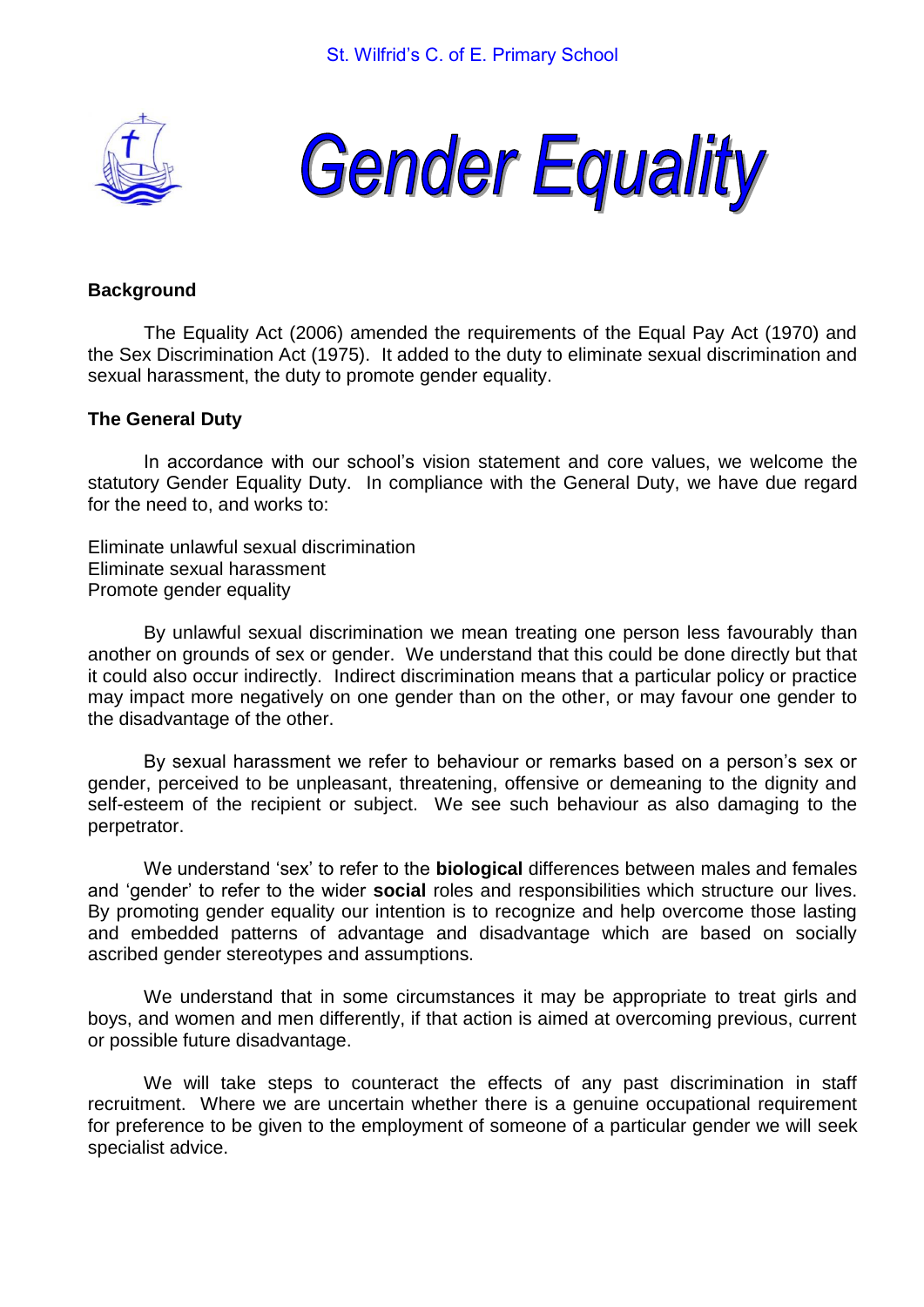We understand the three parts of the duty to be different, but that they should normally support each other. However, we are aware that achieving one may not lead to achieving all three.

In taking due regard we will exercise the principles of proportionality and relevance. By this we mean that the weight we give to gender equality will be proportionate to its relevance to a particular function. The greater the relevance of a function to gender equality, the greater regard we will pay to it.

# **The Specific Duties**

We welcome the responsibility to think and act more strategically about gender equality. We are working to develop our understanding of the major gender equality issues in our school's functions and services. In order to do this we:

Collect and analyse school data and other gender equality relevant information,

Review all our school policies and practices to assess the ways in which they might impact on gender equality

Ensure governors, staff, pupils, parents and others in our school are accountable and understand their responsibilities with regard to preventing discrimination and harassment and promoting gender equality

All governors, staff, volunteers, pupils and their families need to develop an appropriate understanding of, and act in accordance with, the school's Gender Equality Policy.

## **The Headteacher and Governors**

Ensure that:

the Policy is implemented,

staff recruitment, training opportunities and conditions promote gender equality,

existing and planned policies are assessed for the ways in which they impact on gender equality,

curriculum planning, learning and teaching methods, classroom organisation and assessment procedures, behaviour management, school journeys and extended school activities take account of the need to promote gender equality,

incidents of sexual/ gender bullying or harassment are dealt with according to our Behaviour/ Anti-Bullying policy.

## **Staff**

The staff have a responsibility to deal with incidents of sexual harassment or bullying; help eliminate unlawful discrimination; prepare and/or help deliver a curriculum, learning and teaching methods, classroom organisation and assessment procedures, behaviour management, school journeys and extended school activities (including work with parents) that take account of the need to eliminate unlawful discrimination and harassment and promote gender equality.

# **Pupils and parents**